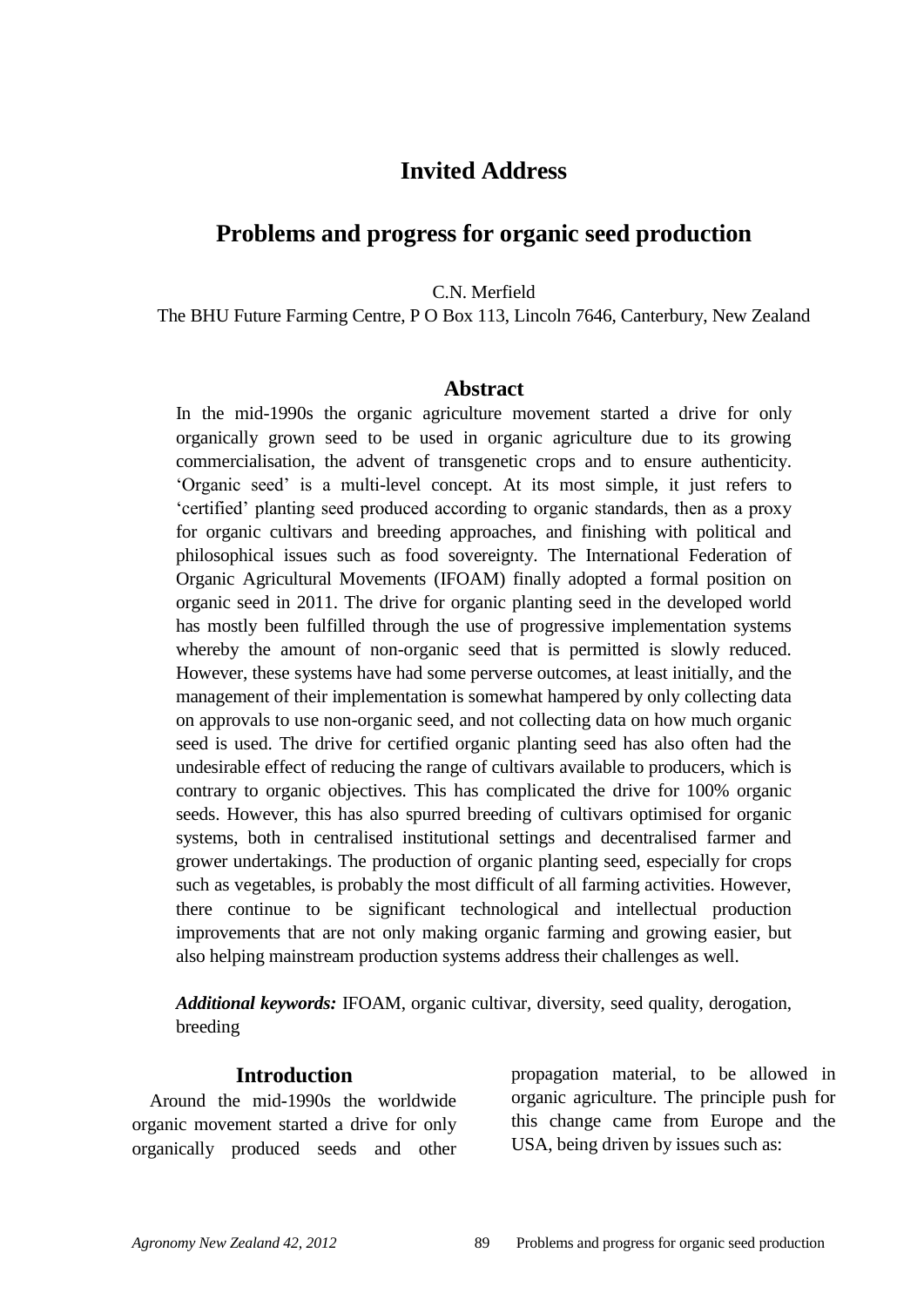- (1) the rapid growth of organic agriculture which resulted in more financially focused and less "philosophically committed" producers becoming involved,
- (2) the introduction of transgenic (genetically "engineered") crops, and the need to "ring fence" organic production from transgenics (Anon, 2004) once the decision was made to prohibit such technologies and,
- (3) the then standard practice among organic producers of using nonorganically produced seeds, but without xenobiotic (agrichemical) seed dressings, was open to the charge of being hypocritical, a less than ideal position for an ethically driven agricultural system.

#### **Organic seed**

The concept of 'organic seed' can mean quite different things to different people making the topic rather more complex than it may first appear (Horneburg, 2011).

At the simplest level "organic seed" means planting seed<sup>1</sup> (i.e. 'certified' seed) that is produced and audited to internationally recognised organic agricultural production standards, i.e. is "certified organic". Typically these are seeds of cultivars produced by mainstream agricultural breeding programs or companies, for mainstream agriculture (i.e. optimised for production using soluble fertilisers and agrichemical pesticides) and

<u>.</u>

include F1 hybrids, but exclude cultivars produced by transgenetic and related breeding techniques, which are prohibited under organic certification. It is only the last step in this system, i.e. the final multiplication of breeders or foundation seed to planting seed that is done under organic conditions. The rest of the process is under mainstream agricultural conditions and control.

The next level is seed that has been completely produced under organic conditions, including the production of breeders seed.

At the next level there is a conceptual step-change: 'organic seed' is a synonym for "organic cultivar" i.e. cultivars that have been bred for optimum performance in organic and similar agricultural systems, i.e. with limited soluble fertilisers and no xenobiotic pesticides. Attributes such as ability to "scavenge" nutrients, especially nitrogen, and having high disease and pest resistance and competitive ability against weeds are all attributes that are considered important for cultivars in organic agriculture, but have been of limited concern for mainstream agricultural breeding programs, at least until recently. (It is inherent in this meaning of "organic seed" that breeding is undertaken under organic conditions.) Organic breeding is undertaken in both commercial, research and government sectors, and distributed among farmers and growers. It is an increasingly vibrant and active area.

At the highest level "organic seed" takes on a more metaphorical meaning/becomes an emblem relating to issues such as food sovereignty and farmers as stewards of global genetic resources (Shiva, 2007). For those people with a more mechanistic or "scientific" psychology, such concepts can appear esoteric and sentimental. However,

<sup>&</sup>lt;sup>1</sup>The term 'certified' is used both in organic agriculture (meaning audited to organic standards (rules)) and seed production (to represent the final stage of seed multiplication (seed certification classes) from breeder"s seed through, foundation, registered, to certified seed). To minimise confusion in this address, certified refers to certified organic and "certified seed" will be referred to as planting seed.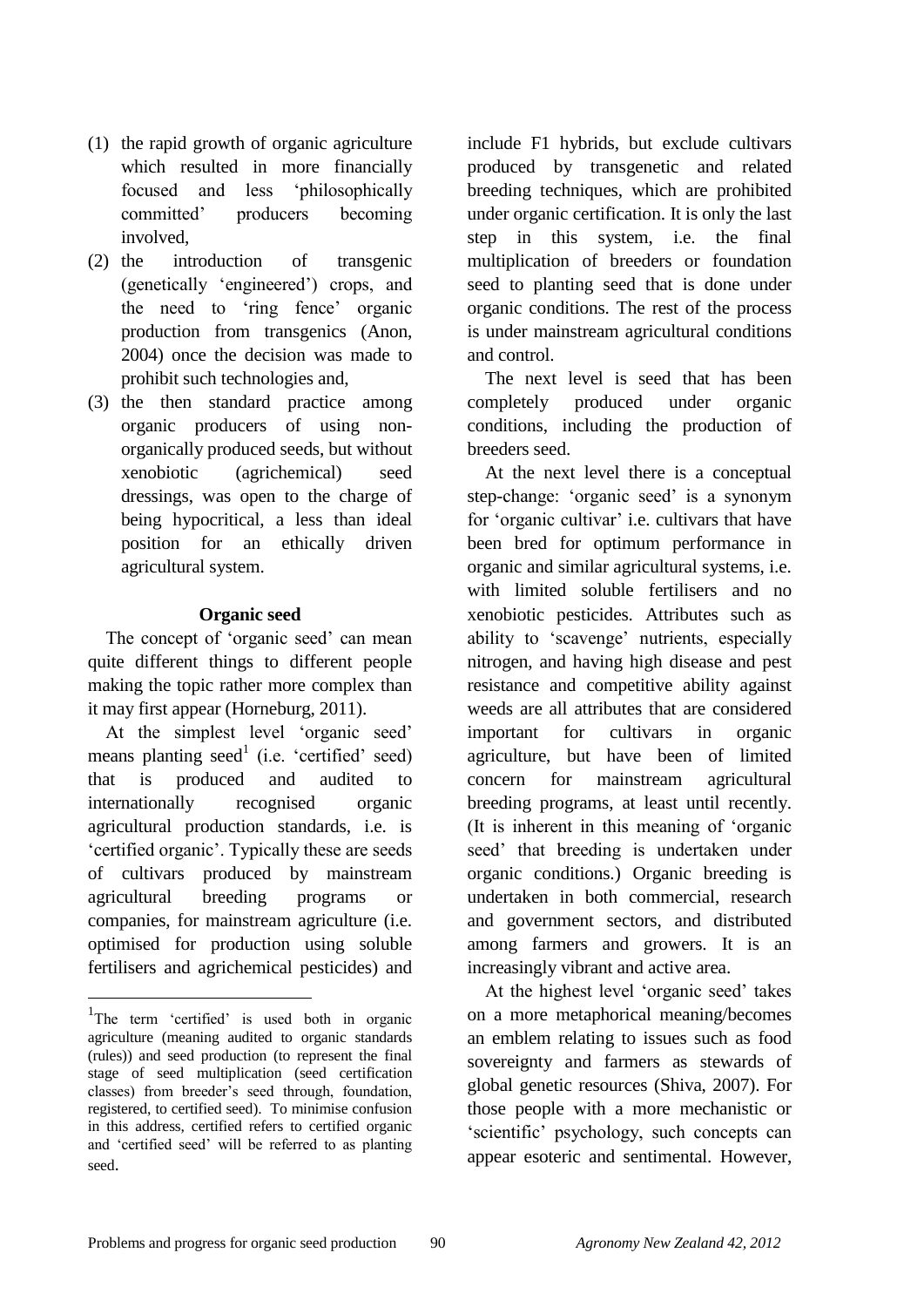these are valid political and philosophical positions, particularly in relation to agriculture in developing countries, and these issues are also becoming more visible within mainstream agriculture in developed countries, though still as a minority position.

# **IFOAM position on the use of organic seed**

Due to the complexity of the issues surrounding organic seed in all its meanings, The International Federation of Organic Agricultural Movements (IFOAM) which is the single, international, nongovernmental organisation that represents the global organic agricultural movement, took a considerable time to produce an official position on organic seed, finally publishing it in 2011 (Anon, 2011), some eight years after the joint IFOAM and FAO first world conference on organic seed.

However, despite the delay, perhaps even as a result of the delay, as a formal IFOAM position, it commands significant deference within organic agriculture. It is therefore worth reproducing the executive summary of the position paper (Anon, 2011), to create a foundation for the complexities, and competing objective of organic seed, that are discussed in this address. This executive summary is as follows:

- "1. The choice of high quality organic seed and plant propagation material of suitable varieties is an important key to successful organic farming, allowing for improved yield and product quality, for crop resilience, considerate use of non-renewable resources and for increased genetic and species diversity.
- 2. The overall goal of IFOAM is to increase the proportion of organically propagated plant material, the number

of crops and varieties available as organic seed, and the quality of organic seed with respect to purity, seed health and vigour.

- 3. The organic sector together with committed organic seed suppliers need to take responsibility to ensure that the organic propagation and seed market becomes more independent from the market dominating companies and can further grow.
- 4. IFOAM recommends seed production to be done with greatest experience and care and under favourable climatic conditions as well as in the respective regional context. Seed production should be combined with on-farm variety testing in order to provide as much information for farmers as possible.
- 5. IFOAM acknowledges variety protection as long as breeder exemptions and farmers' privilege are guaranteed. IFOAM will strongly advocate against the patenting of living organisms that violate these rights.
- 6. IFOAM will promote the coexistence of the formal seed sector and informal farmer based organic propagation in order to favour the diversity of Organic Agriculture and to help farmers to better adapt to local conditions.
- 7. IFOAM supports all initiatives to improve the legal situation for farmsaved seeds and plant material as well as for the propagation of old and modern landraces, populations, and other accessions that are useful for organic cultivation but do not pass the present variety registration process or have lost variety protection.
- 8. In places where certified organic seeds of suitable varieties are not available in sufficient quantity or quality the use of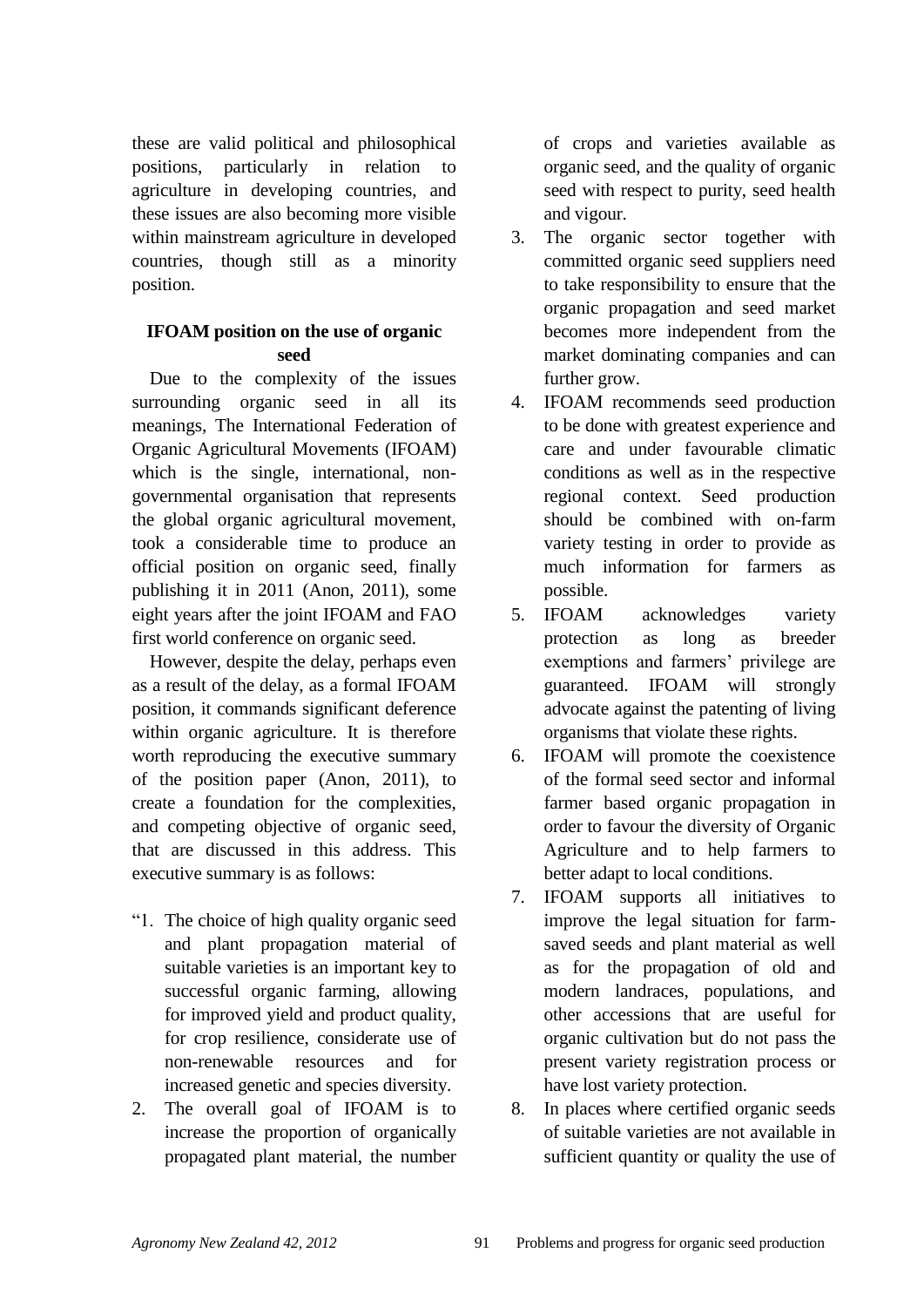non-organic seeds should be allowed. As a first step, IFOAM strongly recommends the use of seed treatments that comply with organic principles.

9. IFOAM recommends the training of farmers, farmer groups, seed processors, and organic seed traders in all aspects of organic propagation and maintenance breeding."

# **Implementation of 100% organic planting seed**

Despite the strong desire for change, the practical implementation of 100% certified organic planting seed and propagation material faced a classic "chicken or the egg" causality dilemma. Until there was a good range of quality seed of suitable cultivars produced organically, farmers and growers were unwilling to use organic seed, especially if it put them at a financial or other disadvantage with their competitors, and in turn, seed producers were not willing to go to the considerable expense and complexity of setting up certified organic seed production systems, if there was not a "guaranteed" market for their seed.

In addition there is considerable variation in the difficulty of producing seed organically (as there is in mainstream production); for example, in cereals, the final "consumer" product is seed, so organically certified cereal planting seed is only slightly more difficult to produce than the food crop, while for vegetables, seed production is often utterly different from food crop production, requiring very different production systems which are often much more technically challenging. It is therefore simply not possible to apply blanket rules across all types of crops regarding the use of certified organic seeds and propagation material.

#### **Progressive implementation**

The solution to these problems was a progressive implementation approach, whereby minimum thresholds for the use of certified organic seeds were established within different crop categories, e.g. cereals versus vegetables, often down to the individual species level. These thresholds were initially set very low, e.g. 10% organic certified seed, so that it was not an onerous burden on producers, but at the same time created a "guaranteed" market for organic seed, so seed producers could be confident of getting a return on their initial investments in organic production systems. The aim was that as time progressed and the availability and quality of certified organic seed increased, the thresholds would be increased to match supply and demand, eventually reaching the point where only certified organic seed would be permitted for use.

While conceptually simple, the practical application of the progressive implementation approach was complex. For every crop that a farmer or grower wanted to use, they had to actively look for certified organic seed, and only if they could not find sufficient seed of suitable quantity, quality and/or cultivar, could they then apply for a "derogation" from their certification agency to use "untreated" (no xenobiotic seed dressings) non-certified organic seed. With thousands of organic producers in any given country, each planting tens, even hundreds of crops, with many different producers and suppliers of planting seed, often with large ranges of cultivars, and multiple organic certification agents, the management of the progressive implementation approach required top down control and was inevitably 'administratively complex'.

It was initially hoped that by 2004 all planting seed would be all certified organic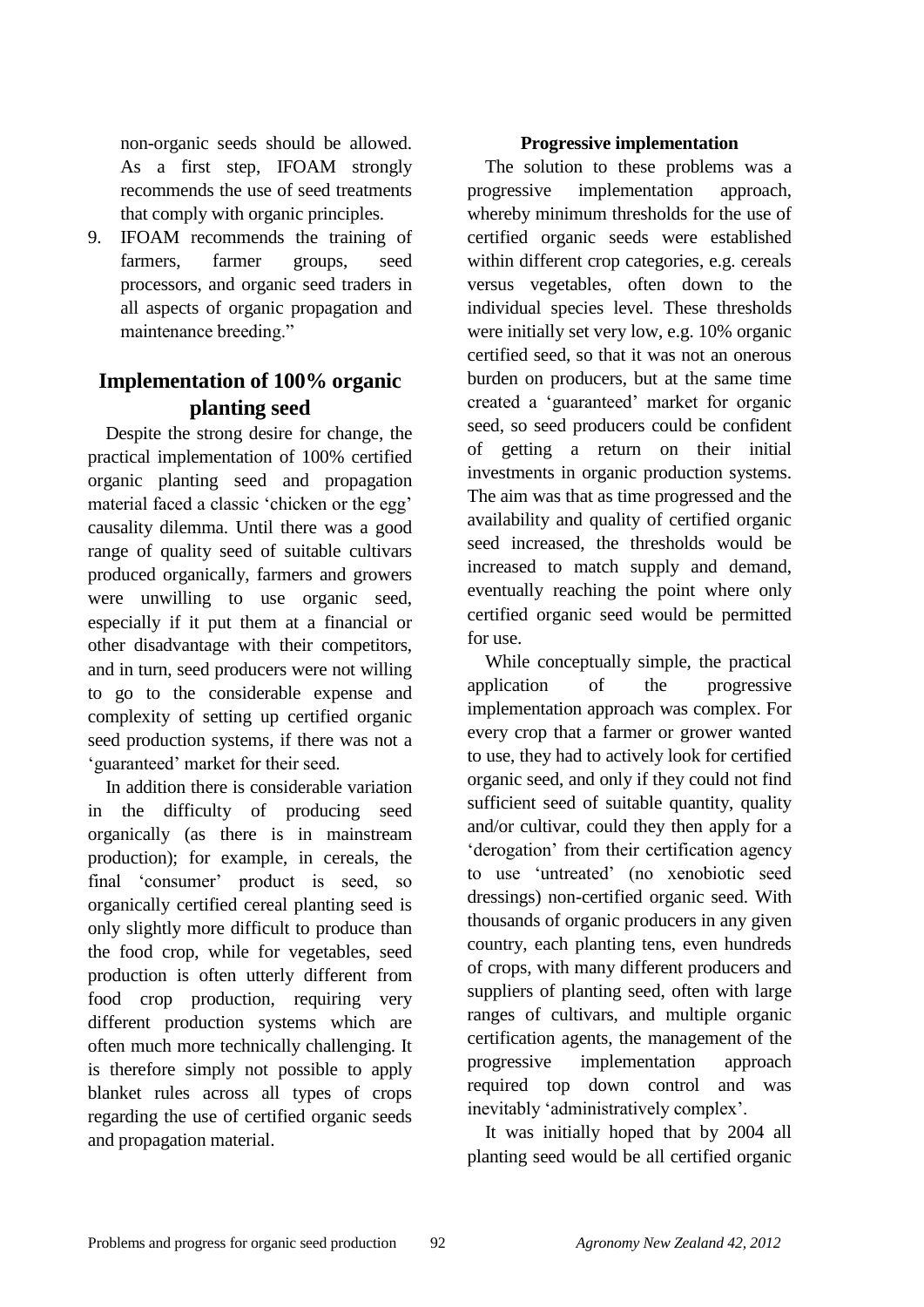(Lammerts van Bueren *et al.*, 2003). However, that and many subsequent "deadlines" have come and gone, with the final objective yet to be fully achieved, although for some species 100% organic seed has been fully achieved.

# **The application of progressive implementation**

The European Union (EU) is a useful example of the practical application of progressive implementation as most other countries have similar overall approaches to the EU, but often with a lower level of complexity, as they are not faced with the EU"s competing politics of subsidiary and unification/standardisation, at least to the same degree.

The solution in the EU was for the union"s organic standards to state that all propagation material had to be organic (i.e. the ultimate objective), but with a system of derogations that permitted non-organic certified materials to be used when certain criteria were met. This was implemented on a country by country basis, facilitated by an internet based database of available organic seeds (www.organicxseeds.com) which was filled in on a voluntary basis by seed producers and sellers and consulted by seed purchasers. Derogations were issued to producers on a case by case basis by the government regulated certification agents (auditors) in each country, with information on derogations passed to each country"s government for recording, which was then passed to the European Commission to provide centralised monitoring. Based on the collected information decisions are made as to the overall certified organic seed derogation thresholds, and the specific thresholds for individual species (Döring *et al.*, 2012).

This system has worked reasonably well, but there have been, and still are, a number of issues. For example, the databases created some rather perverse outcomes, particularly in the earlier stages, such as producers switching from their regular cultivars and seed suppliers when these were put on the database in preference for other seed companies' cultivars that were not available organically, and therefore often cheaper (Döring *et al.*, 2012). This resulted in some seed producers not listing their organic seed on the database to prevent their larger customers deserting them. This contrasts with the interesting approach taken by Bejo Zaden B.V (www.bejo.com) who made a new and highly regarded carrot cultivar only available as organic seed (G. Beemsterboer pers. comm. 2012) even for mainstream growers who had no interest in using certified organic seed, thus forcing them to use certified organic seed, or a different cultivar.

Beyond these somewhat minor issues there is a fundamental gap in the administration system (particularly in light of the primary objective of making 100% of the propagation material in organic agriculture certified organic) that there is no recording of the amount or proportion of certified organic seed used by producers. Due to the way the administration system is set up, only derogations, i.e. permissions for the use of non-organically certified seed, are recorded. This, as noted above, is tabulated at country level and then collated at EU level, for example (Atkinson *et al.*, 2012). While these reports are helpful, from a scientific perspective they are fundamentally flawed as it is not possible to calculate the amount of organic seed that is used, from the derogations for non-organic seed, as the relationship between these also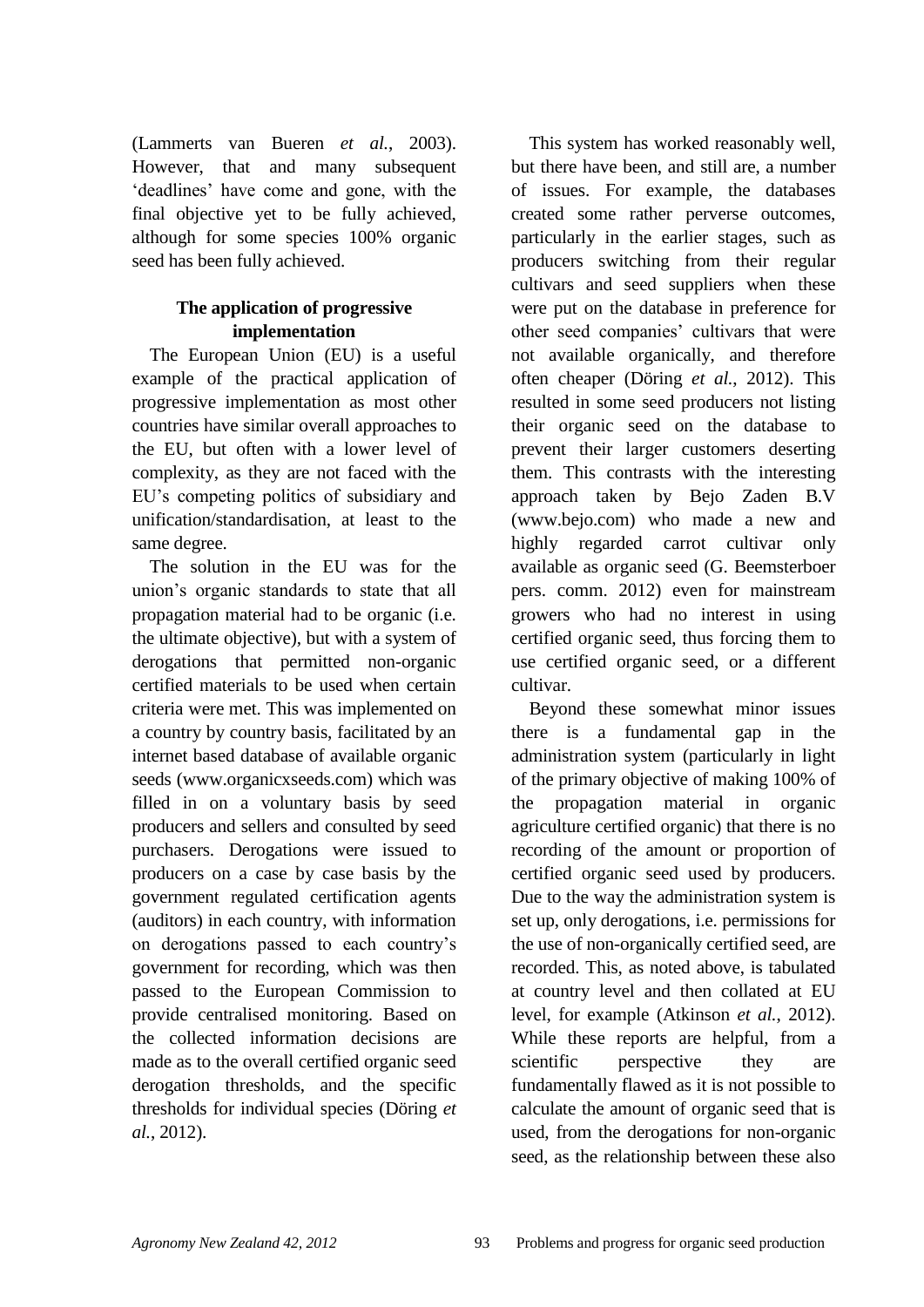depends on the total amount of seed required by organic producers, which in turn depends on the area of crops they grow. Therefore, as the number of organic producers and area of organic land is increasing the number of derogations could also be increasing even though the proportion of organic versus non-organic seed that each individual producer is using is also increasing. However, from a political perspective, the system appears to be sufficient, and there are enough alternative sources of information, e.g. through "expert groups" and the seed trade, to allow the derogation thresholds to be increased in line with supply and demand (Döring *et al.*, 2012).

There are also a number of other problems and successes with progressive implementation in the EU, such as some countries not having databases, the large differences between countries derogation reports, lack of data standardisation, harmonisation between agronomically and climatically similar countries, especially those sharing land boarders, e.g. France, The Netherlands and Germany, the existence or lack of and different composition of expert groups, price differences, different 'carrots and sticks' used by different countries, derogation categories and seed mixtures (Döring *et al.*, 2012), many of which are symptoms of the competing politics of subsidiarity and unification/standardisation. Other jurisdictions also suffer from similar or related issues.

However, overall, the view from the EU and other countries is that progress is being made: certification bodies continue to push producers to increase the proportion of organic seed they use. The percentages of non-organic seed that are permitted continue to be slowly decreased, the range

(number of species and cultivars, and total amount) of organic seed continues to increase, to the point that the range of species where only organic seed is permitted continues to expand (Lammerts van Bueren *et al.*, 2003; Dillon and Hubbard, 2011).

#### **Gathering accurate information - surveys**

This lack of data on the amount and proportion of organic and non-organic seed used is not unique to the EU, and it appears pretty much ubiquitous in other countries using progressive implementation approaches, e.g. the USA. Without the collection of primary data, the alternative information gathering approach is producer surveys. Unfortunately these are mostly not undertaken on a regular/systematic basis, so they are not as rigorous as ideal in determining trends over time, but they do give a useful snapshot of the situation "on the ground" (Lammerts van Bueren *et al.*, 2003; Dillon and Hubbard, 2011). Some of the key points from these surveys are:

- (1) Arable crops have the highest use of organic seed, followed by pasture and then vegetables, which is expected from the nature of the crops, as already discussed.
- (2) Smaller scale producers tend to use more/100% seeds than larger scale farms. This could be interpreted as smaller producers being more philosophically committed than larger producers who are more financially motivated. However, smaller producers also tend to have more direct sales, which means they have the ultimate choice over cultivar and therefore seed selection, while larger producers are more likely to have their cultivar choice dictated by the market, e.g.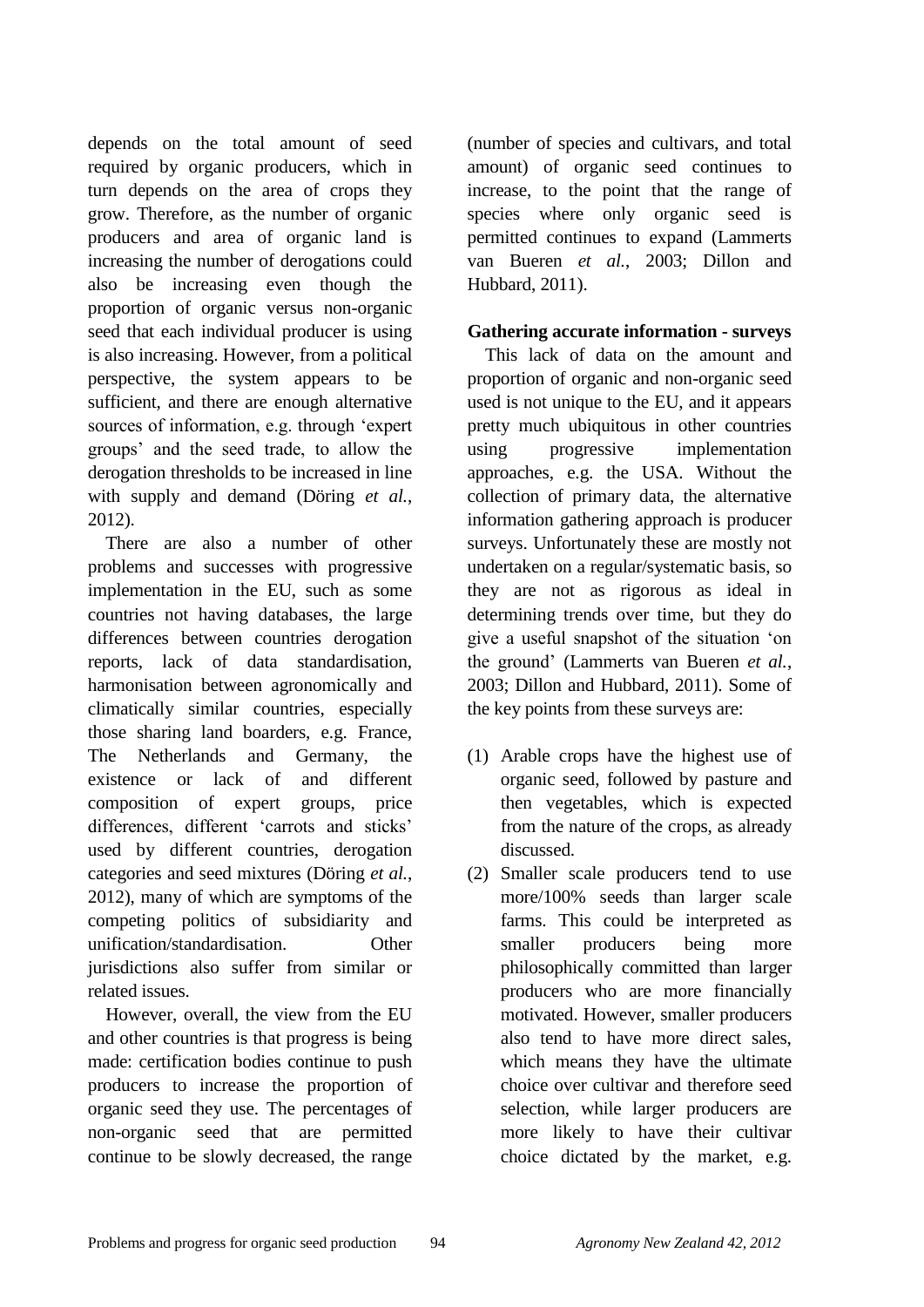processor or supermarket, so they have less autonomy in being able to select organic seeds. Teasing out these issues requires more details than surveys generally provide.

- (3) In all cases where producers were not already using 100% certified organic seed the certification (audit) organisations continue to pressure producers to increase the proportion of organic seed used.
- (4) In terms of the concerns that producers have, the availability of a desired cultivar is still the major barrier to uptake of organic seed, especially for vegetables, and again, this is often related to market demands, especially for producers supplying processors and multiples.
- (5) Although organic seed rules and legislation often state that cost should not be taken into account when comparing organic versus non-organic seed options, cost is an issue for a significant proportion of farmers (e.g. 41%, Dillon and Hubbard, 2011).
- (6) In comparison, concerns about quality have become a minor issue with 73% of respondents in the USA saying they had the same level of quality problems with organic and non-organic seed (Dillon and Hubbard, 2011). Issues around quality were a major concern in the early days of promoting organic seed with the issue of whether lower "seed certification" standards should be permitted for organic seed coming under intense discussion (Groot *et al.*, 2004; Larinde, 2004).

## **Organic planting seed reduces cultivar diversity**

For countries that control the marketing of plant cultivars through legislation, including transnational schemes such as the OECD Scheme for the Movement of Seed in International Trade, the push for certified organic planting seed has often resulted in a reduction in the diversity (range) of cultivars that organic producers can access which is the complete opposite of organic agricultural objectives which promote diversity in all its forms including cultivars. This situation mostly arises where only seed from cultivars that are registered/approved through legislation are permitted to be sold. The costs of registration are often considerable so only commercial breeders have the financial capability and profit motive to list cultivars. This means that older breeds and "heirloom varieties" are not registered and therefore illegal to sell. Certified organic planting seed therefore has a "double" filtering, by cultivar registers and organic certification, resulting in a reduced selection of cultivar choice (Micheloni and Giubilato, 2004; Stannard and Toledo, 2004). This can also be compounded by plant variety rights and other forms of intellectual property protection afforded in different legal jurisdictions, in that cultivars are often only available from the original breeders, so they are not sold by multiple seed production companies.

This dilemma was recognised in the earliest stages of the drive for organic seed, being addressed through the derogation system whereby the percentage of certified organic seed for a particular species is managed so as not to restrict the cultivar choice "too much". However, for some in the organic movement, the restriction of cultivars to approved cultivar lists represents too much restriction in and of itself, even without the extra filter of organic certification. This has resulted in there being both official and unofficial seed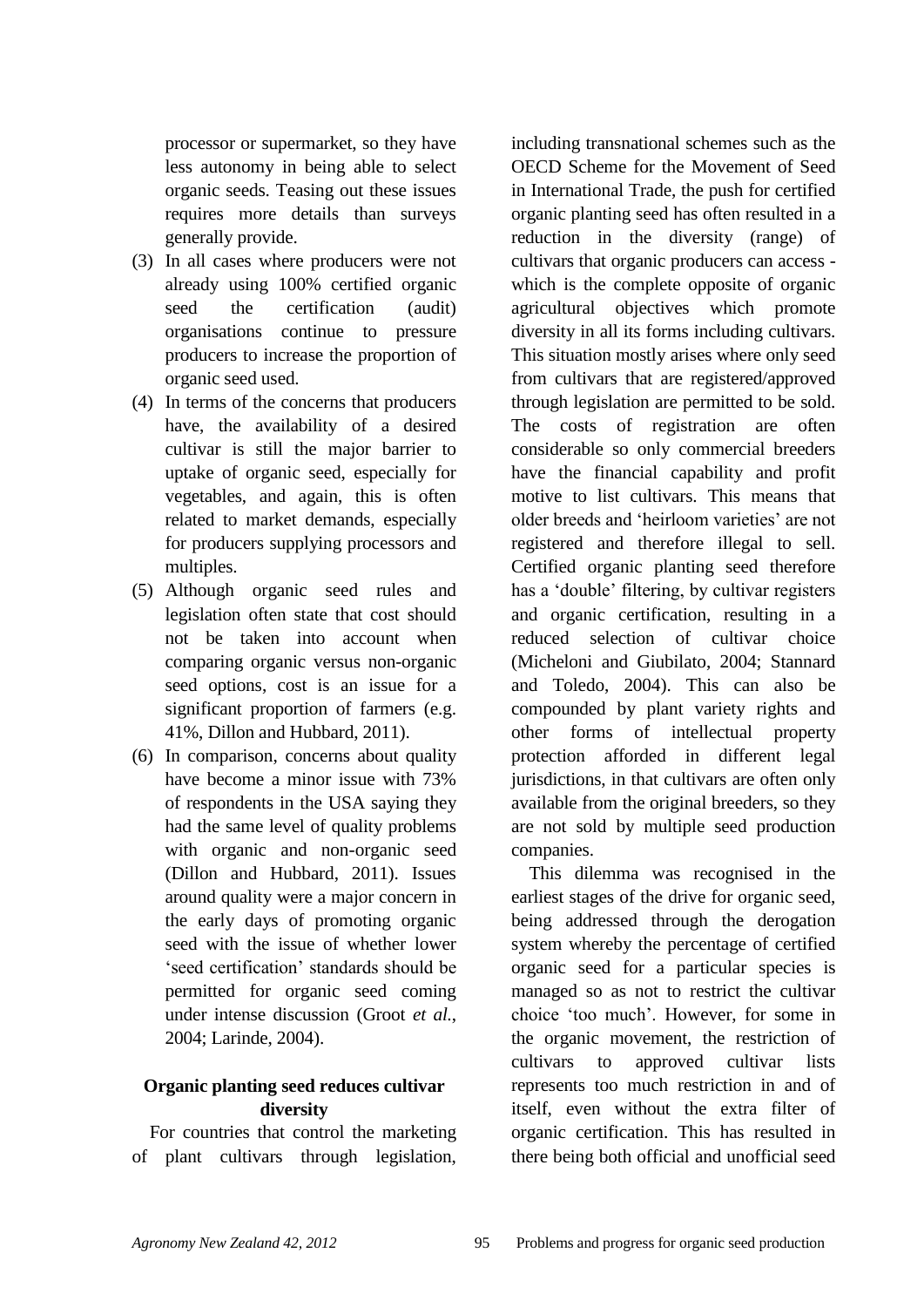markets, (Micheloni and Giubilato, 2004; Döring *et al.*, 2012) particularly among farmers and also in the noncommercial/avocation sector, e.g. home gardeners. The problem with unofficial seed markets is that they operate completely outside of the organic seed databases, and therefore no data, for example, on their size is captured. Also such unofficial markets are also outside seed quality testing systems, such as the International Seed Testing Association (ISTA), meaning that they can be sources of pathogens, dissemination of weed seeds and all the other problems seed testing systems have been set up to address.

This 'cultivar issue' is therefore a key driver behind the objective of organic breeding programs and "organic cultivars".

# **Organic cultivars**

Beyond the first level of "certified organic planting seed" and the second level where the entire seed production system is managed organically is the third level of "organic seeds" where new cultivars are being bred specifically for and within organic farming systems. This "third level" is an increasingly vibrant area, even in developed countries which have the most commercialised and regulated seed and cultivar industries. For example:

- (1) The European Consortium for Organic Plant Breeding (ECO-PB, www.ecopb.org) was founded in 2001 and continues to be a key driving force behind organic seed, in all its forms, within the EU.
- (2) Strategies for Organic and Low-input Integrated Breeding and Management (SOLIBAM, www.solibam.eu) which is supported by the European Commission under the seventh framework programme.

(3) In the USA, the Organic Seed Alliance (OSA, www.seedalliance.org) "advances the ethical development and stewardship of the genetic resources of agricultural seed".

## **Centralised versus distributed breeding**

In the developed world, organic breeding can be viewed as having two main thrusts, formal centralised breeding programs within institutions such as universities and agricultural research centres, e.g. ECO-PB, and decentralised farm based farmer led breeding. This is not to say these areas are separate, as organic philosophy is not in favour of the division between academia and practical farming that has happened in many developed countries. Rather, even where breeding is occurring in an institutional framework, there must be strong linkages with the organic farming community to help give direction and also for evaluation of cultivars. Indeed, farmers and growers undertaking breeding, multiplication and cultivar evaluations on working farms, is a vital part of, and inherent in, the concept of organic cultivars.

Contrariwise, in producer led on-farm breeding and multiplication efforts, there is often considerable institutional support for farmers, typically from universities, government bodies, and organic organisations. With the dominance of the commercial seed industry in the developed world over the last half century, most breeding and multiplication knowledge has been lost from living memory among producers, so farmers and growers are having to relearn the skills of their forebears. In addition, in the intervening years, science has developed both a deep fundamental understanding of plant reproduction and breeding (and also animals) as well as a diverse range of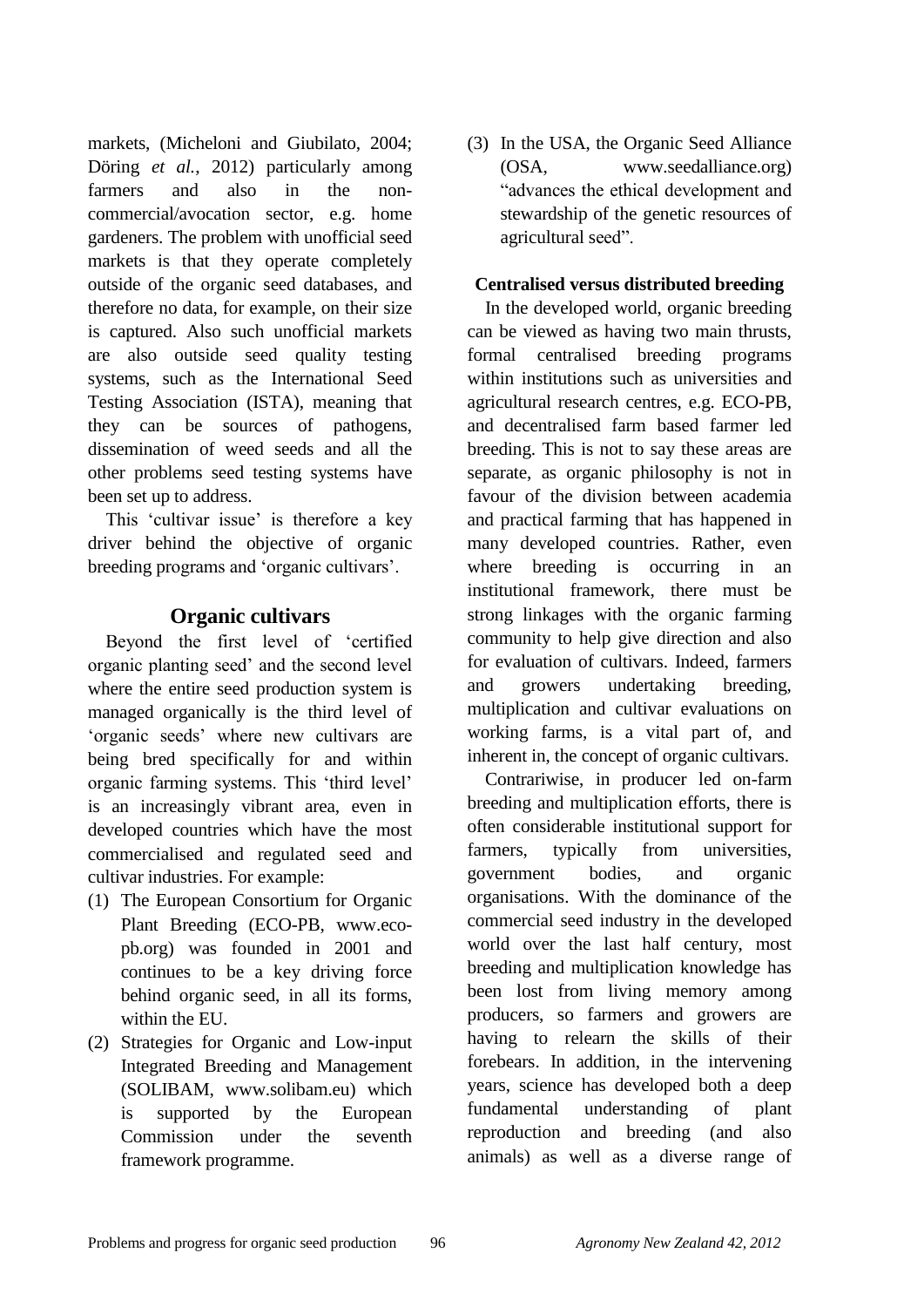"tools" to help speed up and facilitate the breeding process. Many of these would be inconceivable to previous generation of farmer-breeders. Scientists and extension agents therefore have a vital role in helping producers gain such knowledge and use such tools, for example, "Breeding organic vegetables: A step-by-step guide for growers" (White and Connolly, 2011) which offers wide ranging and quite advanced advice, for example, "making an F1 hybrid".

The concept of organic breeding, also extends beyond the mainstream view of single 'pure-bred' cultivars to much broader concepts, for example landraces and composite cross populations (Phillips and Wolfe, 2005).

One issue with the institutionalised breeding programs in the developed world is a lack of systems for taking new breeds and getting them widely distributed among farmers (E.T. Lammerts van Bueren pers. comm. 2012). In the developed world the distribution systems are mostly dominated by commercial companies, who may be reluctant to multiply and sell cultivars they have not bred themselves as these may well displace sales of their own cultivars, and therefore affect profits, even if no royalties are payable. Clearly having a breeding program with no multiplication and distribution systems is not ideal. However, following organic philosophy, decentralised farmer-to-farmer multiplication systems could be an alternative to the current commercial system.

## **Cultivar performance under different systems**

There is also a growing body of literature showing that cultivars that perform best in mainstream farming systems are not always those that perform best in organic and related systems, though there are also standout cultivars which perform well in both systems (Horneburg, 2011). This is to some extent not surprising, as cultivars are often bred for specific climatic areas or production systems, so a cultivar that works well for one producer may not perform for growers in different climates. However, considering that there can be as much variation within mainstream and organic production systems (e.g. in regard to nutrient availability, pests and weed control), as are there are differences between the two production systems, the fact that the literature indicates that there are good cultivars for organic systems and other cultivars optimised for mainstream systems could therefore be considered to be surprising and it may be an area that is in need of deeper theoretical conceptualisation as much as empirical research.

# **Yield is not the only metric**

To generalise, the focus of much mainstream breeding of the last half century, has been on maximising yield, particularly for the staple crops such as cereals and rice. Within the non-staple foods, such as vegetables, there has also been a focus on cosmetic appearance, particularly in the developed world with supermarket dominated sales channels. However, bundled up in the concept of an organic cultivar is all the philosophy of organic agriculture, which has a much wider focus than just yield and visual appearance.

An illustrative example of this is the issue of micro-nutrients. The focus on increasing crop yield, has often been achieved by increasing the proportion of energy bearing components of crops, such as carbohydrates, resulting in a reduced proportion of other components such as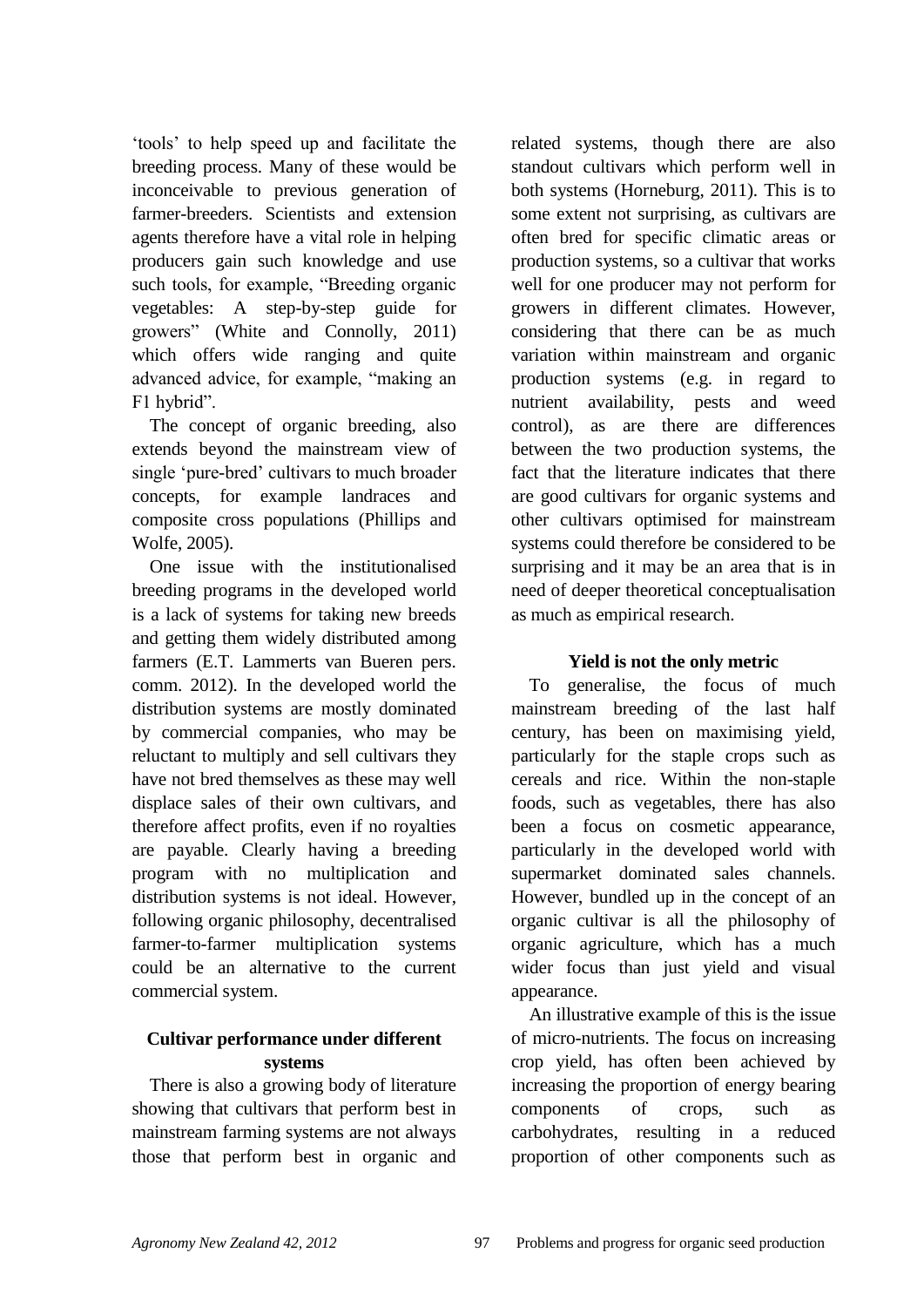vitamins and phytonutrients (Lairon, 2009). Organic agriculture was founded in the 1930s on the issue of "fresh, wholesome, healthy food" that would be now referred to as a wholefood diet. The reduction in the nutritional value of food is a minor but important concern for the organic movement, and in its more extreme forms, the issue of 'empty calories' and its relationship with obesity is a concern among the medical profession and also at the political level due to the associated health costs (Pollan, 2008). The opposite of empty calories are "nutrient dense foods" and a key aim of organic breeding programs is to increase the nutritional content of foods.

There are many other aspects of food, and therefore breeding, that are of importance within organic agriculture, that have mostly been of low importance in mainstream breeding, such as food culture, cultivar diversity and taste. However, when these "end user" requirements are then coupled with producers' requirements, for traits such as nutrient scavenging, insect and disease resistance and weed competitiveness the challenge facing organic breeders is clearly very substantial as breeding for just two or three traits can be difficult enough, let alone a multitude of possibly competing traits.

Therefore while there is considerable desire and hope tied up in the concept of an "organic cultivar" it is a very large and complex concept and one that can be very challenging to implement in its entirety, especially in a short time.

# **Intellectual property**

As stated in the IFOAM position paper, organic philosophy is against some of the more stringent intellectual property constraints associated with the commercial

seed industry such as patents. This is where organic philosophy and politics is linked to issues such as food sovereignty and the slow food movement. For example, most of the breeding that has been undertaken in the 10,000 year history of agriculture has been undertaken by farmers. It is only in the last one hundred years that breeding has become a specialised job and a business in its own right. In addition most of the fundamental breeding was undertaken in "pre-history", prompting Claude Lévi-Strauss to point out that we are still coasting on the Neolithic. Therefore, there is a desire within organic philosophy to return the "ownership" and "control" of genetic resources, the symbol of which is "seed" back to farmers. Examples of this are a renewed interest in openpollinated cultivars to allow farmers to maintain their own seed stock, and or use them in breeding programs. To illustrate the strength of such concerns, the issue of whether F1 hybrids should be prohibited from organic production has been extensively debated and is still a live concern (Lammerts van Bueren *et al.*, 1999; Horneburg, 2011). However, in the developed world, at a practical level, the utility of having specialised plant breeders and multipliers, can still be significant compared with the extra work for a producer to maintain their own cultivars and seed production. In the developing world often the opposite is often true with cultivar and seed maintenance and production just part and parcel of 'normal' farming practices with the purchase of seed from specialists being an unusual procedure.

# **Practical production issues**

The production of certified organic planting seed is often the most technically demanding/challenging production task in farming, requiring all the know how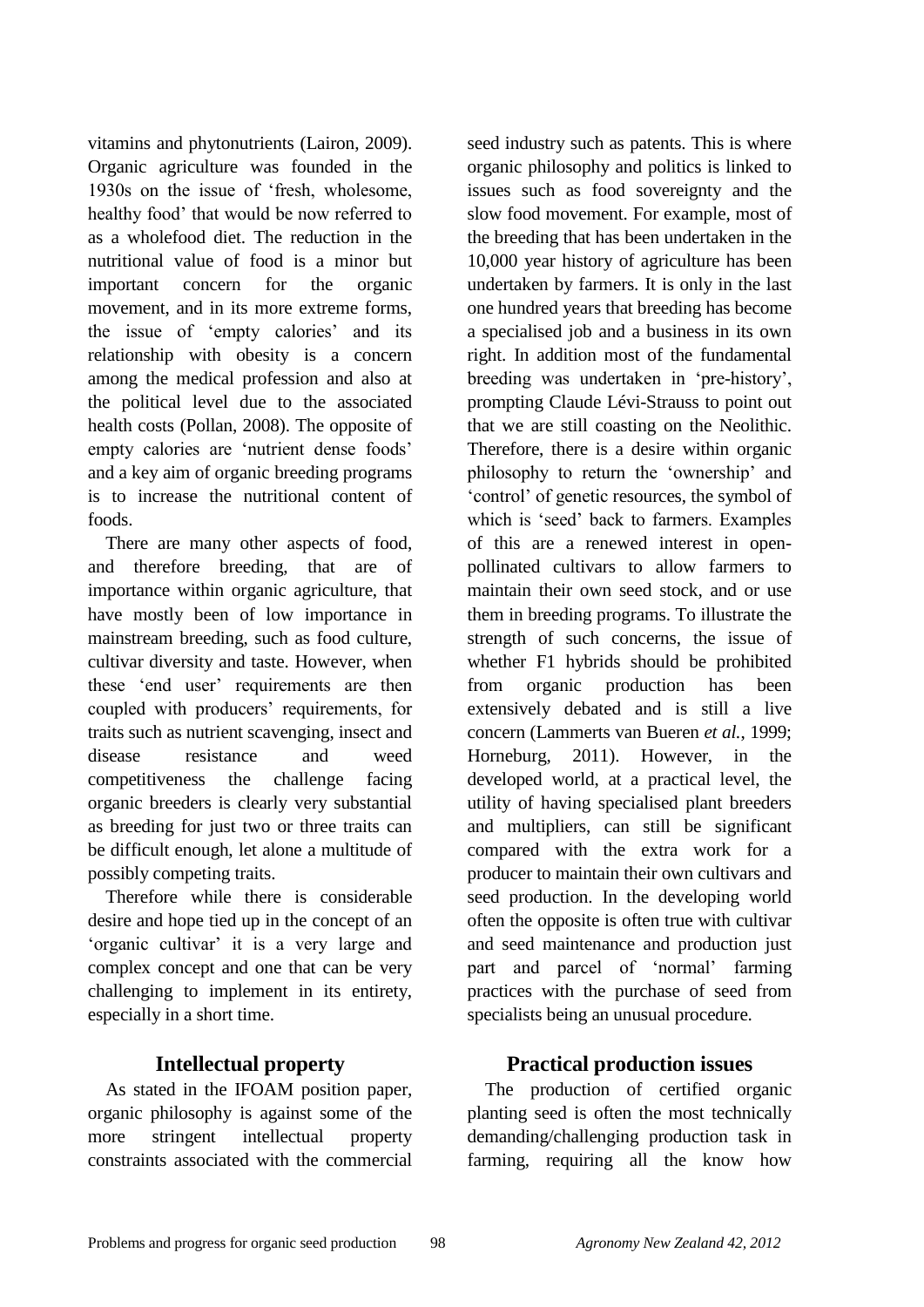associated with production of the food crop with the additional challenges of seed production e.g. purity, low pest and disease tolerances, and for vegetable seed, seed production is sufficiently different from food crop production that it is almost a completely different crop. Fortunately, considerable advances have been made over the last three decades in organic farming and growing, and many of the lessons and new techniques developed for food crop production are of immediate use in seed production. A couple of examples, weed and pest management, will give a flavour of this progress.

#### **Organic weed management**

Weeds are still the primary production issue for most organic annual crop producers. However new tools, such as computer implement guidance, have created a step change, even a paradigm shift, in mechanical weeding (Merfield, 2010). Computer guidance comes in two main forms, GPS and vision. GPS uses the very high accuracy RTK (Real Time Kinematic) approach, which achieves sub-millimetre position accuracy, which can be used to automatically steer tractors with a repeatability of  $\pm 20$  mm and where the implements (e.g. seed drills and interrow hoes) are independently steered in addition to the tractor, even greater accuracies can be achieved. Computer vision systems "see" the crop rows using digital cameras and using exceptionally sophisticated algorithms to differentiate the crop from soil and weeds. Computer vision is also used to steer both tractors and implements, and can achieve the same accuracy as GPS systems. These machines can outperform human guidance of machinery many fold, in just about every aspect, e.g. accuracy, speed (speeds of 20 kph are possible) and

repeatability, although human visual processing still outperforms computers at present (Merfield, 2010). This turns interrow hoeing, that was previously a difficult task often requiring specialised toolcarriers tractors, almost into an everyday farming operation, such that it is becoming of increasing interest to mainstream farmers.

#### **Organic pest and disease management**

Organic pest and disease management has not been the preserve of organic agriculture for some time. To use the very nearby example, the Bio-Protection Research Centre, based at Lincoln University, has a foundational aim to use biology rather than chemistry for crop protection. This would have probably been inconceivable in the 1960s and 1970s when the solution to pest and disease management was agrichemical, but bio-protection is now very much part of the mainstream. The use of biological control for pest and disease management is the key approach within organic agriculture, so organics is benefiting considerably from biological control advances, such as those from Bio-Protection, for example using buckwheat (*Fagopyrum esculentum* Moench) for management of leafroller caterpillars in vineyards. This does not mean that biological control is a complete alternative to the agrichemical pesticides, and a number of pests and diseases continue to be difficult to manage using non-chemical techniques. However, significant progress continues to be made for the benefit of organic agriculture as a whole and for seed production systems.

## **The convergence of organic and mainstream agricultures**

This overlap between organic and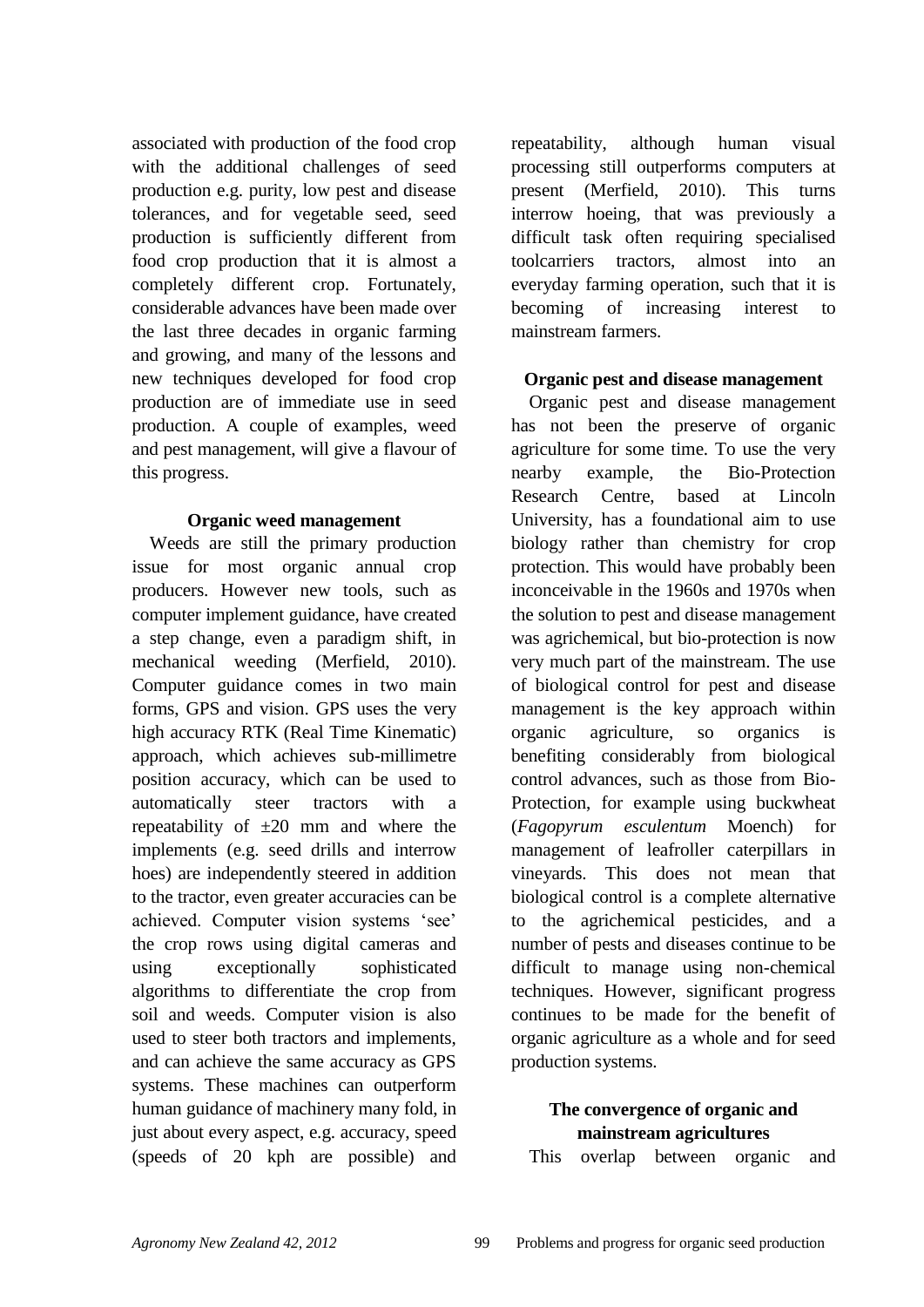mainstream production systems in pest and disease control is also indicative of the increasing overall overlap between organic and mainstream agricultural production systems. This is due to increasing problems being faced by mainstream agriculture such as resistance to agrichemicals, and increasing societal concerns about nontarget effects of practices such as the use of soluble synthetic nitrogen and pesticides, resulting in increased legislative restrictions (McIntyre *et al.*, 2009). Therefore, techniques that have been developed within organic systems are increasingly being used within mainstream agriculture, and vice versa. Approaches such as biological control developed for mainstream agriculture are avidly taken up by organic producers.

#### **Conclusions**

It is a decade and a half since the international organic movement started its drive for all planting seed used in organic agriculture to be produced by organic agriculture, thereby making organics more self-contained and consistent. While there was much early optimism as to how quickly this could be achieved, e.g. the 2004 EU target (Lammerts van Bueren *et al.*, 1999), and with current progress 2014 may well pass without fully achieving the objective, good steady progress is being made with the number of farmers and growers who only use organic seed, both commercially and self-produced, continuing to grow. The crops for which organic certified seed is easiest to produce, e.g. the cereals, were the first to reach 100% organic status, which, *ipso facto*, means the most challenging crops, such as vegetables, are likely to be the last, and may represent a small, but quite long tail, before 100% certified organic planting seed is achieved. It will

probably be some considerable time after that before the higher level definitions of organic seed, such as organic cultivars, will also achieve 100% status. In the meantime, many valuable lessons have been learnt both at the practical farming and research levels, that are not only of benefit for organic agriculture but agriculture as a whole.

#### **References**

- Anon. 2004. Elm Farm Research Centre Annual Report 2003/2004. Retrieved September 2012 from http://www.organicresearchcentre.com/m anage/authincludes/article\_uploads/Annu al%20Report%202004.pdf
- Anon. 2011. IFOAM position on the use of organic seed and plant propagation material in organic agriculture. Retrieved September 2012 from www.ifoam.org/press/positions/Seed\_Pos ition\_Paper.pdf
- Atkinson, C., Davies, M., Raskin, B. and Toner, A. 2012. UK annual non-organic seed authorisation report for 2011. Retrieved September 2012 from http://www.organicxseeds.com/oxs/static/ pdf/UK\_Annual\_Derogation\_Report\_200 4.pdf
- Dillon, M. and Hubbard, K. 2011. State of organic seed. Retrieved September 2012 http://seedalliance.org/uploads/publicatio ns/SOS\_2011\_Report.pdf
- Döring, T.F., Howlett, S., Lammerts van Bueren, E., Raaijmakers, M. and Wilbois, K. 2012. Report on the  $6<sup>th</sup>$  ECO-PB meeting on Organic Seed Regulation. The Organic Research Centre - Elm Farm and the European Consortium for Organic Plant Breeding (ECO-PB), Hamstead Marshall, Berkshire. 14 pp.
- Groot, S.P.C., Oosterveld, P., van der Wolf, J.W.M., Jalink, H., Langerak, C.J. and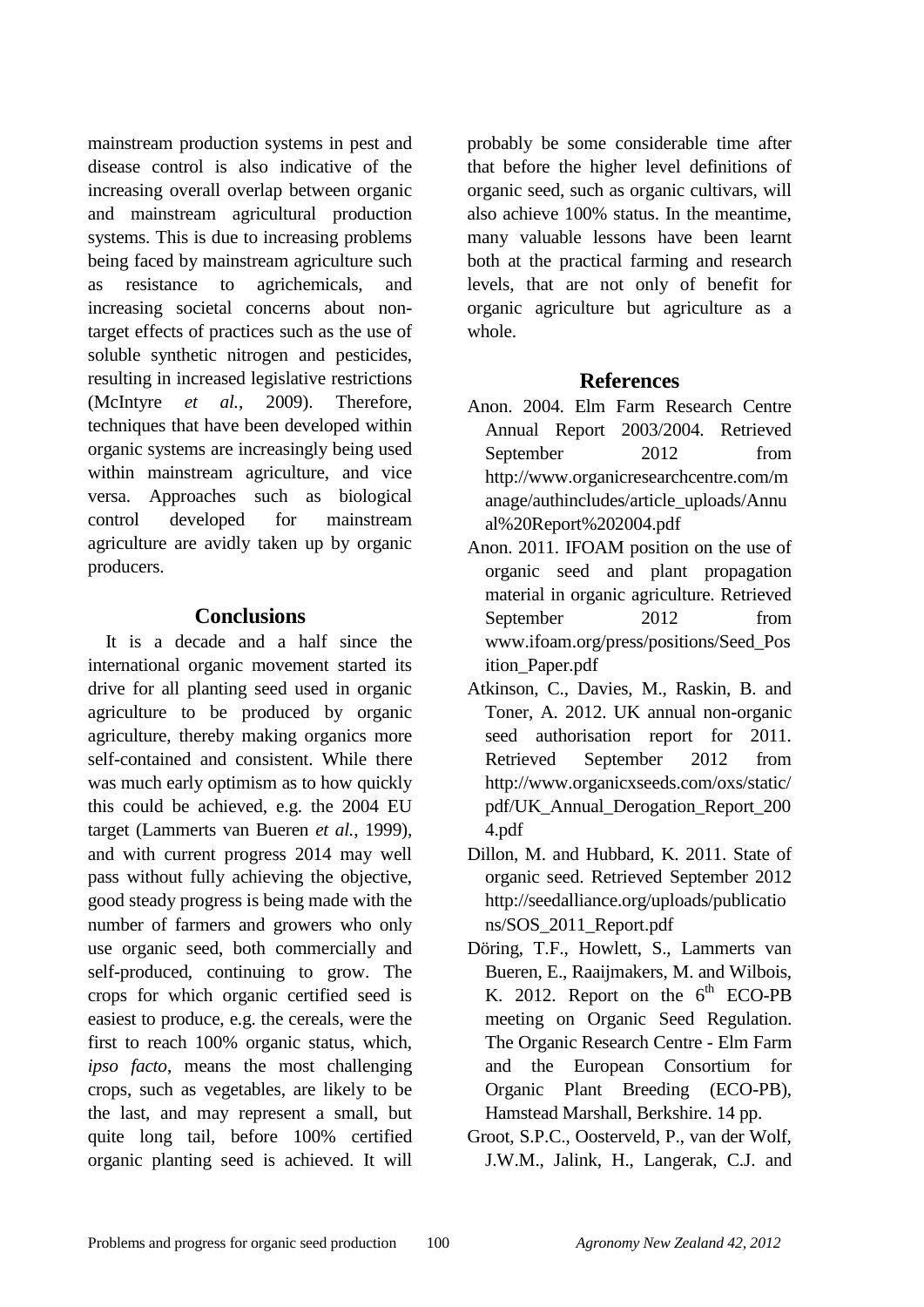van den Bulk, R.W. 2004. The role of ISTA and seed science in assuring organic farmers with high quality seeds*.* pp. 9-12. *In*: Proceedings of the First World Conference on Organic Seed: Challenges and Opportunities for Organic Agriculture and the Seed Industry, 5-7 July Rome, Italy.

- Horneburg, B. 2011. Organic plant breeding: achievements, opportunities, and challenges*. In*: Proceedings of the 17<sup>th</sup> IFOAM Organic World Congress. 26 September - 1 October, Namyangju City, Korea.
- Lairon, D. 2009. Nutritional quality and safety of organic food. A review. *Agronomy for Sustainable Development*  30: 33-41.
- Lammerts van Bueren, E.T., Hulscher, M., Haring, M., Jongerden, J., van Mansvelt, J.D., den Nijs, A.P.M. and Ruivenkamp, G.T.P. 1999. Sustainable organic plant breeding. Final report: a vision, choices, consequences and steps. Retrieved on September 2012 http://www.louisbolk.org/downloads/104 8.pdf
- Lammerts van Bueren, E.T., Struik, P.C. and Jacobsen, E. 2003. Organic propagation of seed and planting material: an overview of problems and challenges for research. *Wageningen Journal of Life Sciences* 51: 263-277.
- Larinde, M.A. 2004. Seed quality: an important aspect of organic seed production and seed trade*.* pp. 13-16. *In*: Proceedings of the First World Conference on Organic Seed: Challenges and Opportunities for Organic Agriculture and the Seed Industry, 5-7 July Rome, Italy.
- McIntyre, B.D., Herren, H.R., Wakhungu, J. and Watson, R.T. 2009. Agriculture at a crossroads: International Assessment of

Agricultural Knowledge, Science and Technology for Development Global Report. Island Press, Washington DC. 106 pp.

- Merfield, C.N. 2010. *Precision Ag for ecological farming systems.* Proceedings of the LandWISE Conference 2010: Know Your Farm - with Precision Ag., Havelock North, New Zealandhttp://www.merfield.com/researc h/2010/precision-ag-for-ecologicalfarming-systems-2010-charlesmerfield.pdf
- Micheloni, C. and Giubilato, A. 2004. *Onfarm seed production: integrity of organic farming systems and biodiversity safeguard.* Proceedings of the first world conference on organic seed: Challenges and opportunities for organic agriculture and the seed industry, Rome, 47-50. ftp://ftp.fao.org/paia/organicag/organicseed-conf\_proceedings.pdf
- Phillips, S.L. and Wolfe, M.S. 2005. Evolutionary plant breeding for low input systems. *The Journal of Agricultural Science, 143*(04), 245-254. http://dx.doi.org/10.1017/S00218596050 05009
- Pollan, M. 2008. *In defence of food: The myth of nutrition and the pleasures of eating*. London, UK: Penguin Group
- Shiva, V. 2007. *Manifestos on the future of food & seed*. Cambridge, Massachusetts: South End Press. 136 pp.
- Stannard, C. and Toledo, Á. 2004. *The international treaty on plant genetic resources for food and agriculture and organic agriculture.* Proceedings of the first world conference on organic seed: Challenges and opportunities for organic agriculture and the seed industry, Rome, 43-46.

ftp://ftp.fao.org/paia/organicag/organicseed-conf\_proceedings.pdf